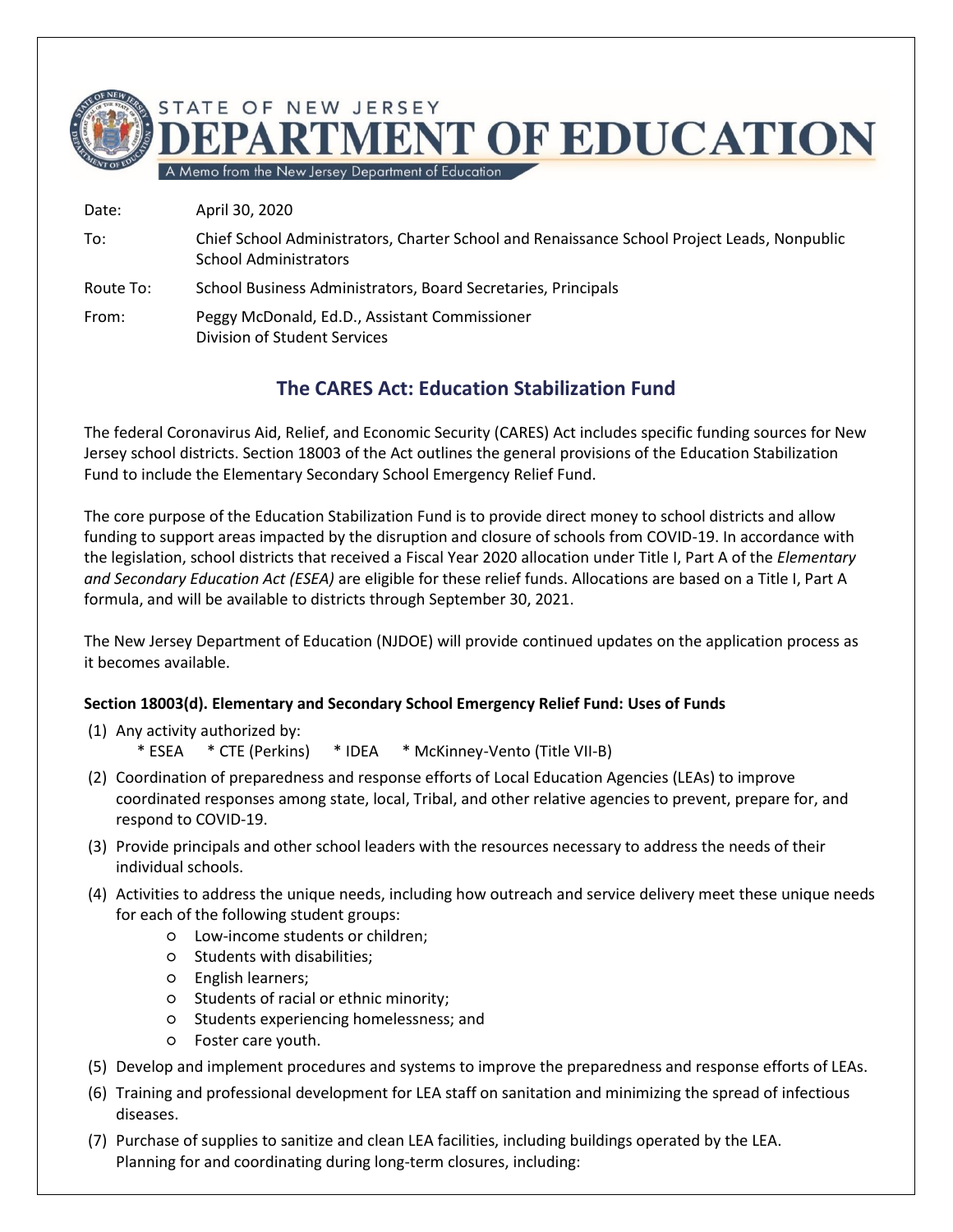- How to provide meals to eligible students;
- How to provide technology for online learning to all students;
- How to provide guidance for carrying out requirements under IDEA; and
- How to ensure other educational services can continue to be provided consistent with all Federal, State, and local requirements.
- (8) Purchase of educational technology (including hardware, software, and connectivity) for students who are served by the LEA that supports regular and substantive educational interaction between students and their classroom instructors, including low-income students and students with disabilities (which may include assistive technology or adaptive equipment).
- (9) Provide mental health services and supports.
- (10) Plan and implement activities related to summer learning and supplemental after school programs, including providing classroom instructor or online learning during the summer months and addressing the needs of:
	- Low-income students or children
	- Students with disabilities
	- English learners
	- Migrant students
	- Students experiencing homelessness
	- Foster care youth
- (11) Other activities that are necessary to maintain the operation of and continuity of services in LEAs and continuing to employ existing staff of the LEA.

### **Section 18005(a): Assistance to Nonpublic Schools Requirement**

An LEA receiving funds under section 18003 of this title shall provide equitable services in the same manner as provided under ESEA section 1117 to students and teachers in non-public schools, as determined in consultation with representatives of non-public schools.

#### **Section 18006: Continued Payment to Employees Requirement**

An LEA that receives funds under "Education Stabilization Fund," shall to the greatest extent practicable, continue to pay its employees and contractors during the period of any disruptions or closures related to COVID-19.

#### **Section 15011: Reporting on Use of Funds**

Section 15011 applies to any recipient that receives large covered funds (more than \$150,000) through September 30, 2022. Each calendar quarter report information on the following:

- Total amount of large covered funds received from the agency;
- The amount of large covered funds expended or obligated for each project or activity;
- A detailed list of all projects or activities for which large covered funds were expended or obligated, including:
	- The name of the project or activity;
	- A description of the project or activity; and
	- The estimated number of jobs created or retained by the project or activity (where applicable); and
- Data elements required to comply with the Federal Funding Accountability and Transparency Act of 2006 (FFATA)

## **Contact Information**

Please direct all questions to [Titleone@doe.nj.gov.](mailto:Titleone@doe.nj.gov)